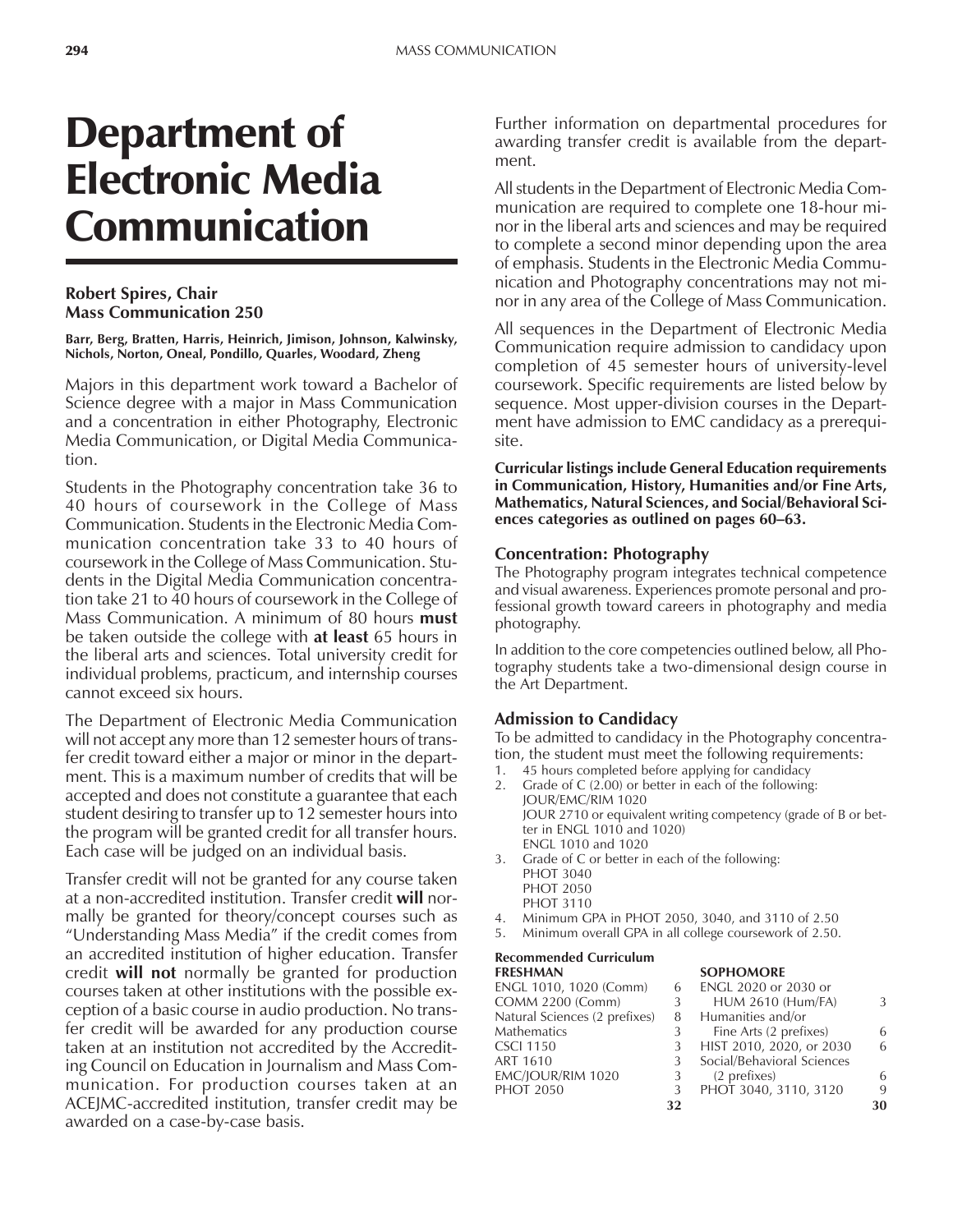#### **Photography Required Courses**

**College Core:** JOUR/EMC/RIM 1020 Understanding Mass Media JOUR 2710 Media Writing (or equivalent writing competency) JOUR/EMC 4250 Mass Media Law OR PHOT 4190 Ethics and Law for Visual Communicators

#### **Required Courses:**

PHOT 2050 Basic Black and White Photography PHOT 3040 History of Photography PHOT 3110 Intermediate Photography I PHOT 3120 Intermediate Photography II PHOT 3810 Color Photo Communication I PHOT 4040 Color Photo Communication II EMC/PHOT 4060 Photojournalism PHOT 4280 Editorial Photography

#### **Electives in Major:**

*Select three courses (total no more than 7 hours):* EMC/PHOT 3200 Still Digital Imaging PHOT 3580 Photography Practicum PHOT 4000 Photography Internship PHOT 4190 Ethics and Law for Visual Communicators PHOT 4220 Advanced Photojournalism PHOT 4270 Photo Illustration PHOT 4290 Documentary Photography

#### **Total hours in the college: 33-40**

#### **Other Requirements:**

Minor in liberal arts or science ART 1610 Two-Dimensional Design CSCI 1150 Computer Orientation At least 65 semester hours in liberal arts and sciences

#### **Total other requirements: 80-87**

### **Concentration: Electronic Media Communication**

The Electronic Media Communication program blends theoretical and "hands-on" approaches to electronic media education. In addition to the core competencies outlined on page 292, students enroll in 2410, Introduction to Electronic Media, and 3120, Sight, Sound and Motion. Students choose a specialty area that best fits their career goals. Those areas are electronic media journalism, electronic media production, electronic media management, and digital animation.

Electronic media journalism offers preparation for work in the electronic news field, reporting, and news management. Electronic media production helps prepare graduates for work in production at television stations, production and post-production houses, and corporate production settings. Studio production courses are complemented with field production coursework. Electronic media management offers preparation for work in "behind-the-scenes" areas of broadcast stations and cable systems from programming to advertising and sales, combining the business and creative aspects of electronic media. Digital animation offers preparation for work in the television and video graphics professions. The specialty area also includes photo digital imaging which is important to both the still photographer and the video animator. Students are encouraged to complete their education with internships in professional settings. Used for instruction are an electronic newsroom, a 50,000-watt FM radio station affiliated with National Public Radio, a student-operated FM station, a cable television channel, three TV studios, postproduction rooms, and a 40-foot mobile production lab.

#### **Recommended Curriculum FRESHMAN SOPHOMORE**

|                                    | ENGL 2020 or 2030 or    |
|------------------------------------|-------------------------|
| <b>COMM 2200 (Comm)</b><br>3       | <b>HUM 2610 (Hum/FA</b> |
| Natural Sciences (2 prefixes)<br>8 | HIST 2010, 2020, or 2   |
| <b>CSCI 1150</b>                   | <b>Mathematics</b>      |
| JOUR/EMC/RIM 1020<br>-3            | Social/Behavioral Scien |
| Electives<br>6                     | (2 prefixes)            |
| 29                                 |                         |
|                                    | Humanities and/or       |

| 6  | ENGL 2020 or 2030 or       |    |
|----|----------------------------|----|
| 3  | <b>HUM 2610 (Hum/FA)</b>   | 3  |
| 8  | HIST 2010, 2020, or 2030   | 6  |
| 3  | <b>Mathematics</b>         | 3  |
| 3  | Social/Behavioral Sciences |    |
| 6  | (2 prefixes)               | 6  |
| 29 | Humanities and/or          |    |
|    | Fine Arts (2 prefixes)     | 6  |
|    | EMC 2410, 3120             | 6  |
|    |                            | 30 |
|    |                            |    |

### **Admission to Candidacy**

To be admitted to candidacy in the electronic media journalism sequence, the student must meet the following requirements:

- 1. 45 hours completed before applying for candidacy
- 2. Grade of C (2.00) or better in each of the following: JOUR/EMC/RIM 1020 JOUR 2710 or equivalent writing competency (grade of B or better in ENGL 1010 and 1020) ENGL 1010 and 1020
- 3. Grade of C or better in each of the following: EMC 2410 EMC 3120
- 4. Minimum overall GPA in all coursework of 2.50.

#### **Electronic Media Journalism Requirements College Core:**

JOUR/EMC/RIM 1020 Understanding Mass Media JOUR 2710 Media Writing (or equivalent writing competency) JOUR/EMC 4250 Mass Media Law (or equivalent competency)

#### **Department core:**

- EMC 2410 Introduction to Electronic Media
- EMC 3120 Sight, Sound, and Motion

#### **Specialty:**

- EMC 3410 Electronic Media News Writing
- EMC 3500 Electronic Media News Reporting and Producing
- EMC 3740 Advanced Electronic Media News Reporting and Producing

*Select one:*

- EMC 3020 Writing for the Electronic Media
- EMC 3030 Electronic Media Advertising
- EMC 3110 Radio Station Operations
- 
- EMC 3140 Multi-Camera Producing and Directing<br>EMC 3150 Single-Camera Producing and Directing 3150 Single-Camera Producing and Directing
- EMC 3570 Broadcast Announcing/Performance
- 
- EMC 4140 Electronic Media Programming<br>EMC 4430 Electronic Media Management 4430 Electronic Media Management
- Mass Comm elective hours (6-13)

#### **Total hours in the college: 33-40**

#### **Other requirements:**

Minor in liberal arts CSCI 1150 Computer Orientation At least 65 semester hours in liberal arts and sciences

#### **Total other requirements: 80-87**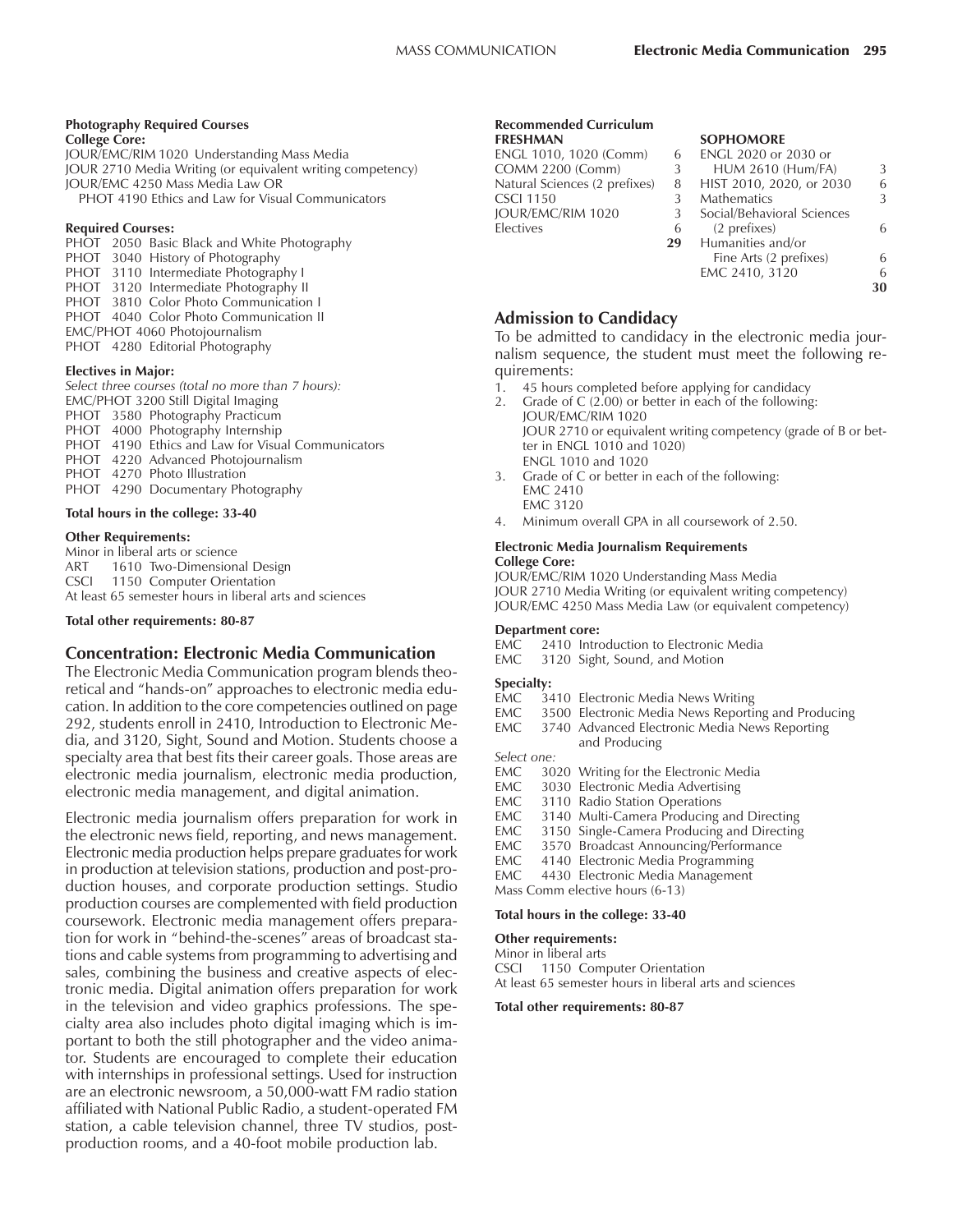### **Admission to Candidacy**

To be admitted to candidacy in the electronic media production sequence, the student must meet the following requirements:

- 1. 45 hours completed before applying for candidacy
- 2. Grade of C (2.00) or better in each of the following: JOUR/EMC/RIM 1020 JOUR 2710 or equivalent writing competency (grade of B or better in ENGL 1010 and 1020)
- ENGL 1010 and 1020 3. Grade of C or better in each of the following: EMC 2410 EMC 3120
- 4. Minimum overall GPA in all college coursework of 2.50.

# **Electronic Media Production Requirements**

#### **College Core:**

JOUR/EMC/RIM 1020 Understanding Mass Media JOUR 2710 Media Writing (or equivalent writing competency) JOUR/EMC 4250 Mass Media Law (or equivalent law competency)

#### **Department Core:**

- EMC 2410 Introduction to Electronic Media
- EMC 3120 Sight, Sound, and Motion
- EMC 3130 Television Production

#### **Specialty:**

EMC 3140 Multi-Camera Producing and Directing OR EMC 3150 Single-Camera Producing and Directing EMC 4940 Advanced Seminar (6 hours) Elective hours (9-13)

#### **Total hours in the college: 33-40**

#### **Other Requirements:**

Minor in liberal arts CSCI 1150 Computer Orientation At least 65 semester hours in liberal arts and sciences

#### **Total other requirements: 80-84**

#### **Admission to Candidacy**

To be admitted to candidacy in the electronic media management sequence, the student must meet the following requirements:

- 1. 45 hours completed before applying for candidacy
- 2. Grade of C (2.00) or better in each of the following: JOUR/EMC/RIM 1020 JOUR 2710 or equivalent writing competency (grade of B or better in ENGL 1010 and 1020) ENGL 1010 and 1020
- 3. Grade of C or better in each of the following:
	- EMC 2410 EMC 3120
- 4. Minimum overall GPA in all college coursework of 2.50.

#### **Electronic Media Management Requirements College Core:**

JOUR/EMC 1020 Understanding Mass Media JOUR 2710 Media Writing (or equivalent writing competency) JOUR/EMC 4250 Mass Media Law (or equivalent law competency)

#### **Department Core:**

EMC 2410 Introduction to Electronic Media EMC 3120 Sight, Sound, and Motion

#### **Specialty:**

- EMC 3030 Electronic Media Advertising
- EMC 3110 Radio Station Operations
- EMC 4010 Electronic Media Sales

EMC 4140 Electronic Media Programming EMC 4430 Electronic Media Management Major electives (minimum 3, maximum 10)

#### **Total hours in the college: 33-40**

#### **Other Requirements:**

Minor in liberal arts CSCI 1150 Computer Orientation At least 65 semester hours in liberal arts and sciences

#### **Total other requirements: 80-87**

# **Admission to Candidacy**

To be admitted to candidacy in the digital animation sequence, the student must meet the following requirements:

1. 45 hours completed before applying for candidacy 2. Grade of C (2.00) or better in each of the following: JOUR/EMC/RIM 1020

JOUR 2710 or equivalent writing competency (grade of B or better in ENGL 1010 and 1020) ENGL 1010 and 1020

- 3. Grade of C or better in each of the following
	- ART 1610
	- ART 1620
	- EMC 3300
	- CSCI 1150 or equivalent
- 4. Minimum overall GPA in all college coursework of 2.50.

#### **Digital Animation Requirements College Core:**

JOUR/EMC/RIM 1020 Understanding Mass Media JOUR 2710 Media Writing (or equivalent writing competency) JOUR/EMC 4250 Mass Media Law OR PHOT 4190 Ethics and Law for Visual Communicators

#### **Department Core:**

- EMC 2410 Introduction to Electronic Media OR
- EMC 2500 Survey of New Media Communication
- EMC 3120 Sight, Sound, and Motion
- EMC 3130 Television Production

#### **Specialty:**

PHOT 2050 Basic Black and White Photography

- EMC/PHOT 3200 Still Digital Imaging<br>EMC 3040 Electronic Graphics for
- 3040 Electronic Graphics for Television
- EMC 3300 Introduction to Digital Animation<br>EMC 3310 Intermediate Digital Animation
- 3310 Intermediate Digital Animation
- EMC 4300 Advanced Digital Animation

Electives (4 hours maximum)

#### **Total hours in the college: 36-40**

#### **Other requirements**

Required Art minor (ART 1610, 1620, 1630, 1640 + 6 hours): 18 CSCI 1150 Computer Orientation At least 65 semester hours in liberal arts and sciences

#### **Total other requirements: 80-84**

### **Concentration: Digital Media Communication**

The Digital Media Communication concentration provides students with global awareness of digital media communication from societal, political, and economic perspectives; allows experiences in media design and content creation; and fosters aesthetic discrimination. The concentration empowers the student with employable skills across many digital media communication areas such as CD-ROM and DVD authoring, webmastering, information technology (IT) management, and digital media entrepreneurship.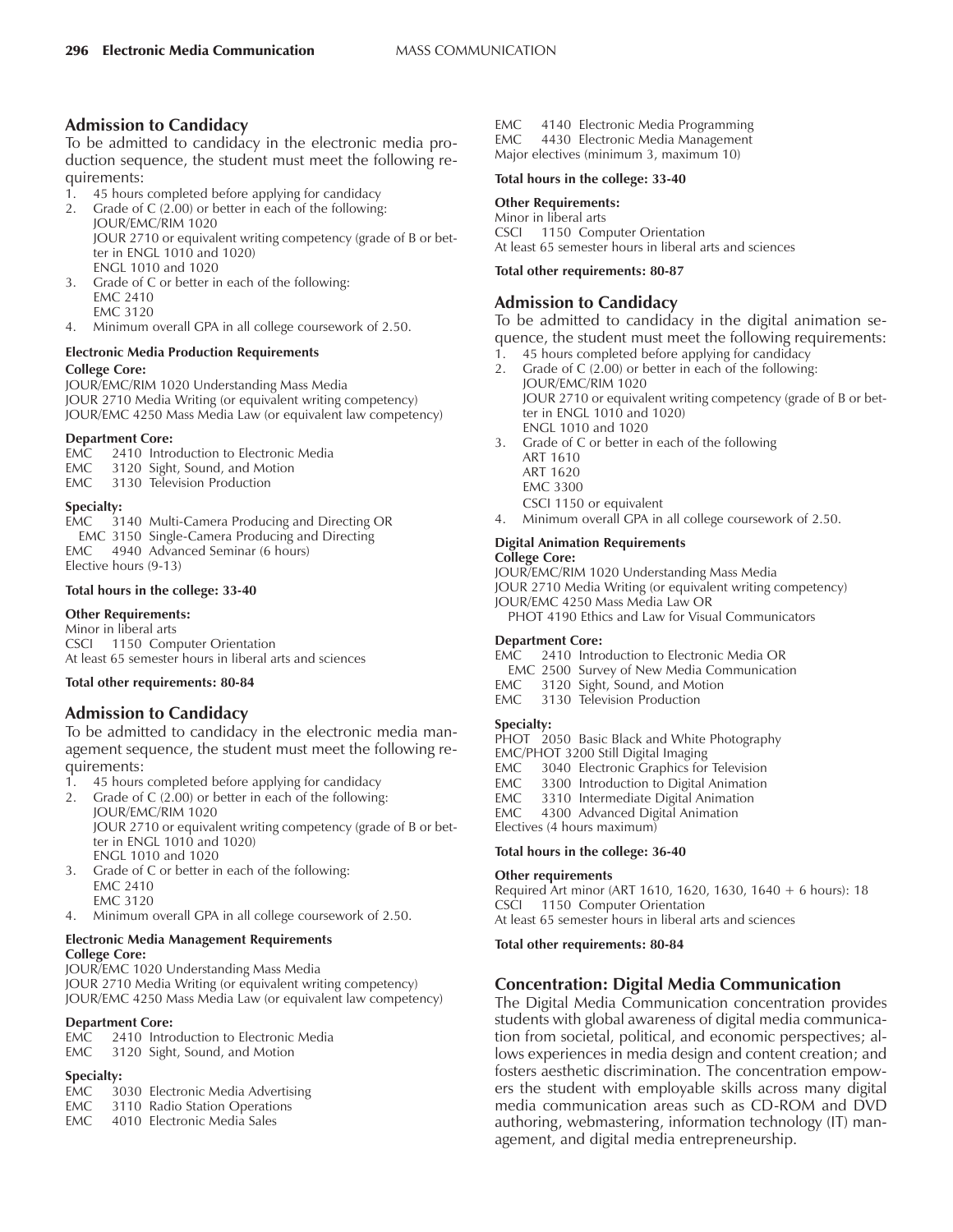# **Recommended Curriculum FRESHMAN SOPHOMORE**<br>ENGL 1010, 1020 (Comm) 6 ENGL 2020 or

| ENGL 1010, 1020 (Comm)        | 6  | ENGL 2020 or 2030 or       |    |
|-------------------------------|----|----------------------------|----|
| <b>COMM 2200 (Comm)</b>       | 3  | <b>HUM 2610 (Hum/FA)</b>   | 3  |
| Natural Sciences (2 prefixes) | 8  | Humanities and/or          |    |
| Mathematics                   | 3  | Fine Arts (2 prefixes)     | 6  |
| CSCI 1150                     | 3  | HIST 2010, 2020, or 2030   | 6  |
| EMC/IOUR/RIM 1020             | 3  | Social/Behavioral Sciences |    |
| Elective                      | 3  | (2 prefixes)               | 6  |
|                               | 29 | <b>EMC 2500</b>            | 3  |
|                               |    | ART 1610                   | 3  |
|                               |    | Elective                   | 3  |
|                               |    |                            | 30 |
|                               |    |                            |    |

#### **Admission to Candidacy**

To be admitted to candidacy in the Digital Media Communication concentration, the student must meet the following requirements:

- 1. 45 hours completed before applying for candidacy
- 2. Grade of C (2.00) or better in each of the following: JOUR/EMC/RIM 1020 EMC 2500
- 3. Grade of C or better in each of the following: CSCI 1150 ART 1610
- 4. Grade of B or better in ENGL 1010 and 1020 or JOUR 2710
- 5. Minimum overall GPA in all coursework of 2.50.

#### **Digital Media Communication Requirements College Core:**

JOUR/EMC/RIM 1020 Understanding Mass Media

#### **Digital Media Core:**

- ART 1610 Two-Dimensional Design
- CSCI 1150 Computer Orientation
- EMC 2500 Survey of New Media Communication
- EMC 3120 Sight, Sound, and Motion<br>EMC 3460 Media and Messages
- 3460 Media and Messages
- EMC 4460 Digital Communication Applications (6 hrs.) OR EMC 4460 Digital Communication Applications (3 hrs.) AND
- EMC 4000 Broadcast Internship (3 hrs.)

#### **Legal/Ethical Competency**

*Choose one:*

CSCI 3420 Social, Ethical, and Legal Implications of Computing RIM 3700 Copyright Law PHOT 4190 Ethics and Law for Visual Communicators JOUR/EMC 4250 Mass Media Law JOUR/EMC/RIM 3650 Free Expression, Mass Media, and the

American Public

#### **Media Writing Competency**

*Choose one:*

- JOUR 2710 Media Writing
- EMC 3060 Writing for Digital Media<br>EMC 3020 Writing for the Electronic
- 3020 Writing for the Electronic Media
- **Management/Marketing Requirement:**

```
Choose one:
```
MGMT 3610 Principles of Management

MKT 3820 Principles of Marketing

#### **Specialties**

Students should choose 15 hours from one of the four specialties below to complete the Digital Media Communication concentration.

#### **Specialty A**

- MGMT 3630 Organization Theory
- MGMT 3650 New Venture Feasibility Analysis
- MKT 3840 Personal Selling<br>MKT 3850 Promotion
- 3850 Promotion
- MKT 3900 Direct Marketing and Electronic Commerce
- MKT 3920 Entertainment Marketing<br>MKT 3960 Marketing Channels Man
- 3960 Marketing Channels Management
- MKT 4800 Sales Management
- MKT 4850 Advanced Selling
- MKT 4170 Applied Promotional Strategy

# **Specialty B**<br>CSCI 117

- CSCI 1170 Computer Science I<br>CSCI 2170 Computer Science II
- 
- CSCI 2170 Computer Science II<br>CSCI 3033 Computer Languages
- CSCI 3033 Computer Languages: Java<br>CSCI 3036 Computer Languages: Unix
- CSCI 3036 Computer Languages: Unix C-Shell Programming<br>CSCI 3037 Computer Languages: Visual Programming 3037 Computer Languages: Visual Programming
- CSCI 3110 Advanced Data Structures
- 
- CSCI 3160 Introduction to Assembly Language<br>CSCI 3250 Operating Systems 3250 Operating Systems
- CSCI 4250 Computer Graphics
- CSCI 4900 Selected Topics in Computer Science

# **Specialty C**

- 3360 Public Relations Communication
- P R 3380 Public Relations Publications<br>P R 4740 Public Relations Campaigns
- 4740 Public Relations Campaigns
- ADV 3480 Advertising Media Planning
- ADV 4160 Advertising Copywriting<br>ADV 4170 Advertising Campaigns
- ADV 4170 Advertising Campaigns<br>EMC 4060 Photojournalism
- EMC 4060 Photojournalism<br>EMC 4210 Mass Communica
- EMC 4210 Mass Communication and Society<br>EMC 4430 Electronic Media Management
- 4430 Electronic Media Management
- JOUR 4850 Ethics and Mass Communication
- PHOT 4060 Photojournalism<br>PHOT 4220 Advanced Photo
- 4220 Advanced Photojournalism
- RIM 4200 Applied Digital Audio

#### **Specialty D**

- GRAF 3010 Media Design and Visual Language
- GRAF 3950 Microcomputer Design for Media
- 
- PHOT 3200 Still Digital Imaging<br>ART 3930 Multimedia Design 3930 Multimedia Design
- ART 4390 Multimedia Authoring I
- 
- ART 4400 Multimedia Authoring II<br>FMC 3300 Introduction to Digital A 3300 Introduction to Digital Animation
- 
- EMC 3130 Television Production<br>EMC 4940 Advanced Seminar
- EMC 4940 Advanced Seminar<br>EMC 4600 Electronic Multime 4600 Electronic Multimedia Production
- RIM 3010 Audio for Media
	- (MATH 1710 is a prerequisite for RIM 3010)
- RIM 4200 Applied Digital Audio

#### **Total hours in the college: 39**

#### **Other Requirements:**

Minor

One-hour elective

At least 65 semester hours in liberal arts and sciences

#### **Total other requirements: 81**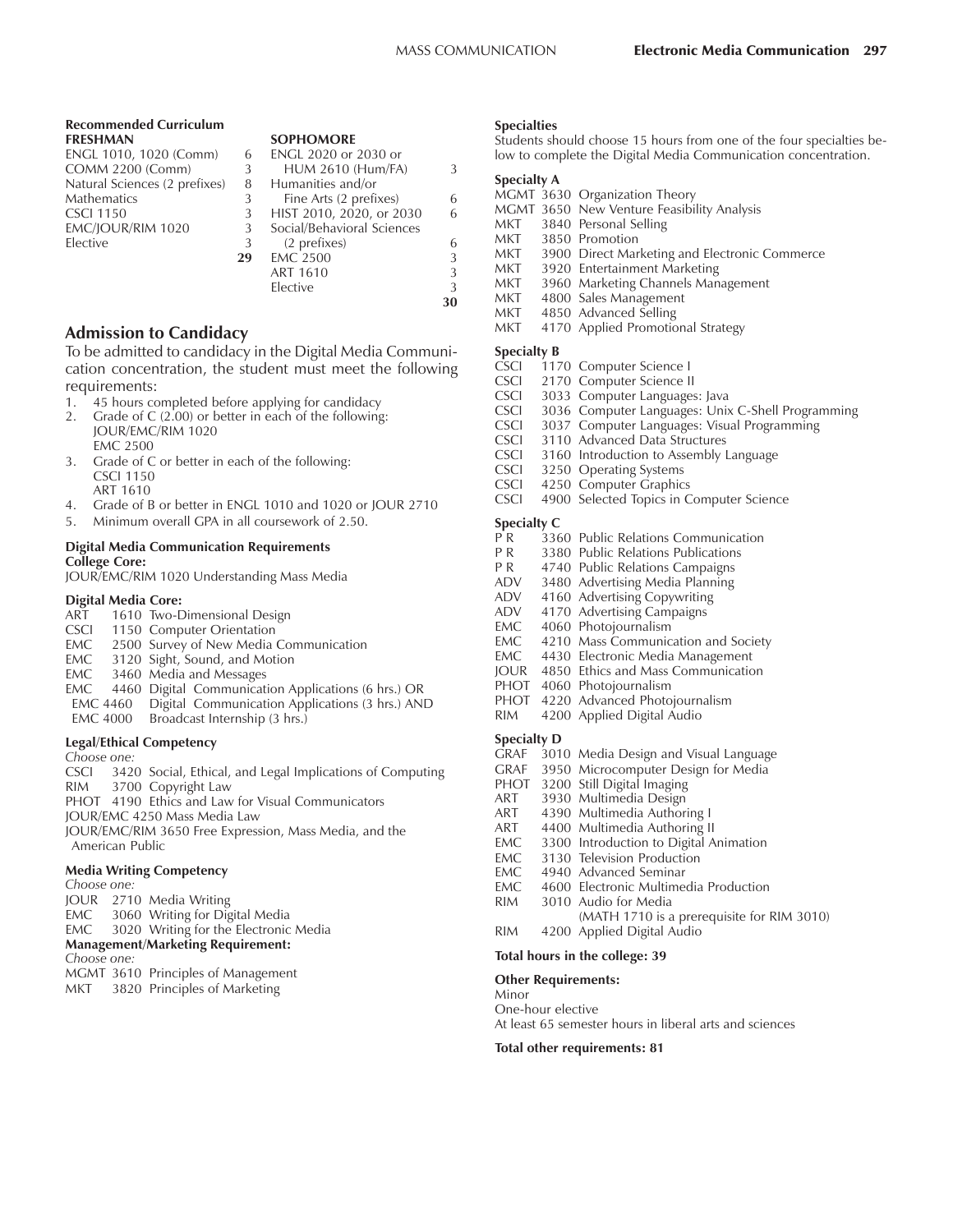# **Courses in Photo Communication [PHOT]**

- 2050 Basic Black and White Photography. Three credits. Black and white processing and printing; principles and procedures combined with theories of visual perception. Laboratory required.
- **3040 History of Photography.** Three credits. Evolution of photographic imagery from the invention through contemporary work. The movements, themes, and genres developed by individual photographers.
- **3110 Intermediate Photography I.** Three credits. Prerequisite: PHOT 2050. Further investigation into the exposure and development controls of black and white photography as a method of expression and communication. Laboratory required.
- **3120 Intermediate Photography II.** Three credits. Prerequisites: PHOT 3110 and ART 1610. A continuation of 3110. Laboratory required.
- **3200 Still Digital Imaging.** Three credits. (Same as EMC 3200.) Prerequisites: Admission to candidacy; PHOT 2050 and instructor approval; must have some working knowledge of the Macintosh computer system. Computerization of traditional film images and use of digital cameras allows student to use different software programs to manipulate photographic images. Ethics and law discussed along with techniques and hands-on analysis of this new medium.
- **3580 Photography Practicum.** One to three credits. Prerequisites: Admission to candidacy; junior standing and permission of instructor. Practical experience in an on-campus photography setting. A minimum of 75 hours work for each hour of credit. **Note:** Total university credit for internship, practicum, and individual problems courses cannot exceed 6 credits. Pass/Fail.
- **3810 Color Photo Communication I.** Three credits. Prerequisites: Admission to candidacy; ART 1610 and PHOT 3110 or consent of instructor. The making of color images using transparencies and color print materials. Laboratory required.
- **4000 Photography Internship.** One to three credits. Prerequisites: Admission to candidacy; senior standing and permission of department chair or instructor. Practical experience for advanced students in a professional setting. A minimum of 75 hours work plus other assignments will be required for each hour of credit. **Note:** Total university credit for internship, practicum, and individual problems courses cannot exceed **6** credits. Pass/Fail.
- 4040 Color Photo Communication II. Three credits. Prerequisites: Admission to candidacy; PHOT 3040 and 3810 or consent of instructor. A continuation of 3810. Laboratory required.
- **4060 Photojournalism.** Three credits. (Same as EMC 4060.) Prerequisites: Admission to candidacy; PHOT 3120 and 3810 or consent of instructor. Principles and practices of photography, including documentary, news and feature portraiture, photo stories and essays, and photo layout. Emphasis on newspaper assignments, participation in campus publications, portfolio editing and production, and internship preparation. Laboratory required.
- **4190 Ethics and Law for Visual Communicators.** Three credits. Prerequisites: Admission to candidacy; junior status with declared major. Background in ethics and law for the visual communicator. Focus on ethical philosophies, ethics case studies, and solutions to ethical dilemmas; copyright, privacy, and libel law.
- **4220 Advanced Photojournalism.** Three credits. Prerequisites: Admission to candidacy; PHOT 4060 and/or consent of instructor. Builds on the basic information given in PHOT 4060. Advanced photographic techniques, including digital imaging, information on ethics and law as they pertain to the image maker, along with an examination of different styles of photojournalism addressed by classroom demonstration, lecture, and practical assignments. Laboratory required.
- **4270 Photo Illustration.** Three credits. Prerequisites: Admission to candidacy; PHOT 4280. Studio illustration with food, fragrance, beverage, jewelry, glass, and flatware with an emphasis on tabletop. Introduction to large-format view camera and studio lighting. Problems in advertising photography including responsibilities under truth in advertising. Laboratory required.
- **4280 Editorial Photography.** Three credits. Prerequisites: Admission to candidacy; PHOT 3040, 3120, and 3810. Editorial illustration for fashion, corporate, annual report, home, and garden with emphasis on location lighting. Exploration of various career opportunities and business practices open to the professional photographer. Laboratory required.
- **4290 Documentary Photography.** Three credits. Prerequisites: PHOT 3120 and 3810. Those students using color print material must be enrolled in or have taken PHOT 4040. Students will photograph several short-term photo essays and picture stories in addition to a long-term project in a documentary style. Research on the aspects of and photographers practicing contemporary documentary photography. Laboratory required.

# **Courses in Electronic Media Communication [EMC]**

- **1020 Understanding Mass Media.** Three credits. (Same as JOUR/RIM 1020.) Analysis of the content and context of the American mass media to understand how they affect individuals and society. Emphasis on practical knowledge of the workings of the media from a general perspective.
- **2030 Visual Journalism Production.** Three credits. Prerequisites: EMC/ JOUR 2210 and permission of department. Students shown how to gather information with words and pictures for the field of visual journalism by completing photojournalism assignments, producing images with still and video cameras, writing cutlines and voiceovers for images, producing images, using computer software to edit images and sound, and creating presentations for print and online media.
- **2220 Television Newswriting.** Three credits. Personal computer with modem required. Introduces radio and television news reporting and writing for students who are not majoring in the electronic media sequence. How to start, develop, and polish hard news and feature news stories. Includes news ethics, media law, and the interrelationships of the various media. Uses the instructional material supplied by the CPB/Annenberg Project; draws heavily on participation from media professionals in the Nashville area.
- **2410 Introduction to Electronic Media.** Three credits. Organization, structure and function, historical development, and social aspects. Designed to give the major, as well as the non-major, a general working knowledge of broadcasting.
- **2500 Survey of New Media Communication.** Three credits. Prerequisite: Junior standing. Developing systems and methods of audio/video message delivery. Focus on the technology, regulatory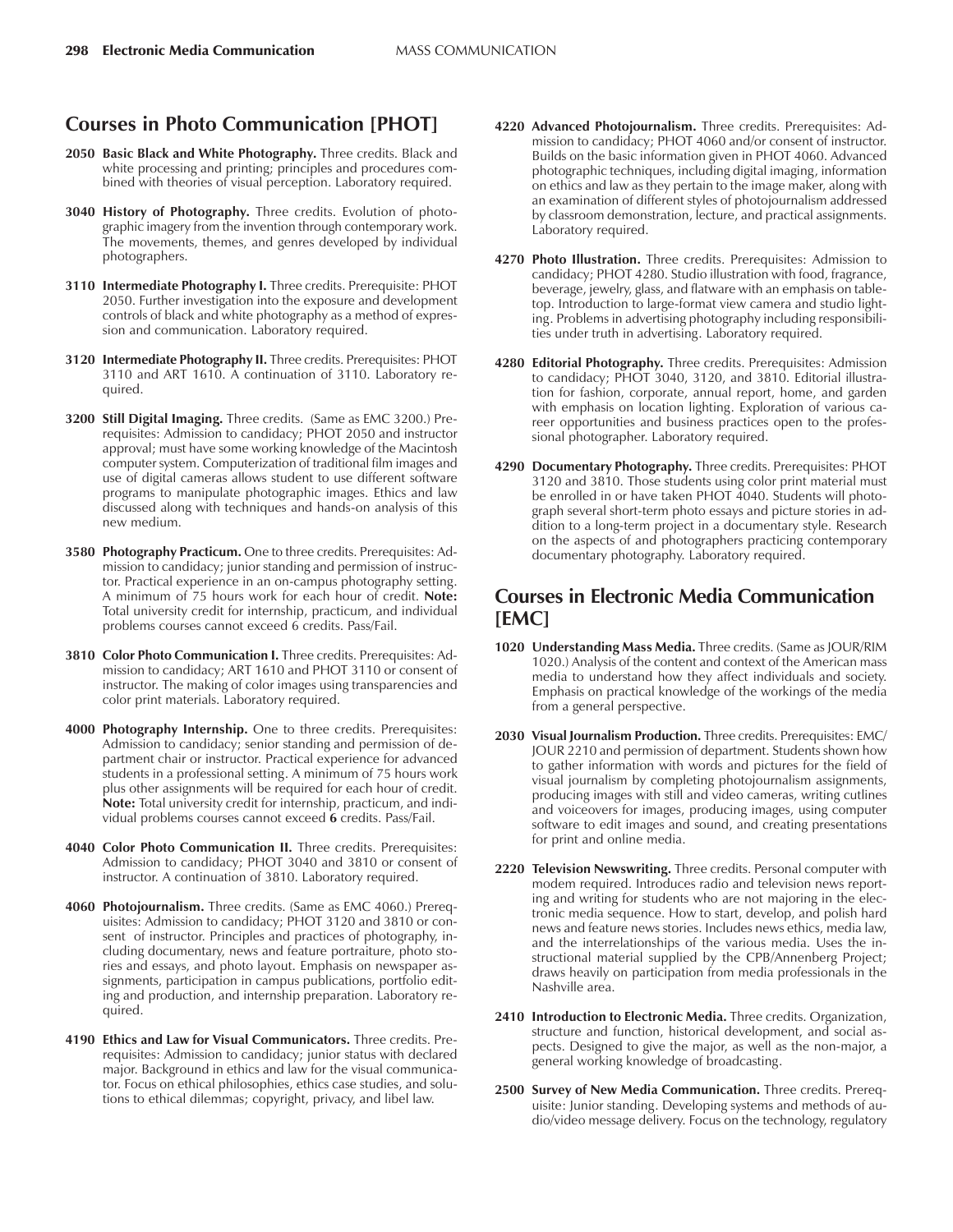aspects, and economic impact of each system upon traditional message delivery. Guest lecturers and site visits included.

- **3000 Introduction to Motion Pictures.** Three credits. (Same as JOUR 3000.) Prerequisite: Upper-division standing. The development and role of motion pictures in America, including the history of films and filmmakers, the influence of film on American culture, and film criticism.
- **3020 Writing for the Electronic Media.** Three credits. Prerequisite: Writing competency. Techniques of creating and writing for electronic media, including radio, television, and computer-generated programming for cable systems and studio production. Consideration of program design and technical limitations of media production for specific formats. Emphasis on readability of copy, writing style, time constraints, editing, and the integration of sound with graphic images or visual information.
- **3030 Electronic Media Advertising.** Three credits. Prerequisite: EMC 2410. Principles, techniques, and methods of electronic media advertising including commercial story boards and copywriting.
- **3040 Electronic Graphics for Television.** Three credits. Prerequisites: Admission to candidacy; EMC 3130. Two-dimensional computer-generated graphics for television. Emphasis on the aesthetics and techniques for operating systems for character and graphics generation. Develop skills in the successful compositing of these graphics with live action and videotape sequences.
- **3060 Writing for Digital Media.** Three credits. Prerequisite: JOUR/ EMC 1020. Fundamental principles of writing interactively for specific audiences. Encourages students to explore content development; looks at creation of meaning in the new media while providing skills in content.
- **3110 Radio Station Operations.** Three credits. Prerequisites: EMC 2410; instructor approval. Theory and techniques of sound production, recording, microphones, taping, and board equipment. Analysis of creative efforts and responsibilities in writing, production, and direction. Laboratory required.
- **3120 Sight, Sound, and Motion.** Three credits. Prerequisites: EMC 1020; writing competency; EMC 2410, 2500, or admission to RI candidacy. Production elements and technology of the electronic media industry. Creative conceptualizations; elements of composition, the production process included. Basic visual and aural technology demonstrated. Two lecture periods and a onehour lab per week.
- **3130 Television Production.** Three credits. Prerequisite: Admission to candidacy. Introduction to the techniques. Emphasis on the function and operation of the primary tools including video, audio, and lighting to develop the student's awareness and understanding of proper studio procedure. Laboratory required.
- **3140 Multi-Camera Directing and Producing.** Three credits. Prerequisites: Admission to candidacy; EMC 3130. Focuses on the duties and responsibilities of the television director. Emphasis on actual production and directing of video material. Laboratory required.
- **3150 Single-Camera Directing and Producing.** Three credits. Prerequisites: Admission to candidacy; EMC 3130. Techniques of live/tape field production. On-location shooting of features and mini-documentaries; editing techniques, coverage, lighting, sound, and graphics.
- **3200 Still Digital Imaging.** Three credits. (Same as PHOT 3200.) Prerequisites: Admission to candidacy; PHOT 2050 and instructor approval; must have some working knowledge of the Macintosh computer system. Computerization of traditional film images and use of digital cameras allows student to use different software programs to manipulate photographic images. Ethics and law discussed along with techniques and hands-on analysis of this new medium.
- **3300 Introduction to Digital Animation.** Three credits. Prerequisites: Admission to candidacy; ART 1610 or 1620; CSCI 1150; or permission of instructor. Two- and three-dimensional computer data and animation. Emphasis on the aesthetics and techniques for building, lighting, assigning surface attributes, and rendering of three-dimensional models to be used in designing and producing three-dimensional computer-generated animations. Includes a broad survey of the process and techniques involved with creating electronic media quality three-dimensional animations and techniques and aesthetics incorporated into traditional methods of animations for contrast and comparison.
- **3310 Intermediate Digital Animation.** Three credits. Prerequisites: Admission to candidacy; EMC 3300. Continuation of 3300 for the development of two- and three-dimensional computer data and animation. Further understanding of aesthetics and techniques for building, lighting, assigning surface attributes, and rendering of three-dimensional models, to be used in designing and producing three-dimensional computer-generated animations. Introduction to the creation and modification of customized lighting models and the development of customized surface and bump-mapped textures as well as the techniques involved in the compositing of live action video tape, sound, and computer-generated images.
- **3320 Introduction to Digital Compositing.** Three credits. Prerequisites: ART 1610 and CSCI 1150. History, techniques, and applications of compositing in the areas of film, video, and multimedia production. Broad survey of process and techniques involved with creating composites. Techniques and aesthetics incorporated into traditional methods of compositing for contrast and comparison. Frequent review and discussion of current work from industry will occur in the form of videotape and DVD presentations.
- **3410 Electronic Media News Writing.** Three credits. Prerequisite: Admission to candidacy. Stresses reporting, writing, and presenting radio news. The history, philosophy, and regulation of electronic media news. Laboratory required.
- **3420 Corporate Video.** Three credits. Prerequisite: EMC 3120 or permission of instructor. Focuses on the techniques and applications of television production for business communications and video publishing. Emphasis on writing, program design and objectives, planning and production of television materials. Laboratory required.
- **3460 Media and Messages.** Three credits. Communication situations, communication needs analysis, and the application of media in solving communication problems. Involves theoretical and practical application of mass communication theories.
- **3499 Electronic Media News Videography and Editing.** Three credits. Prerequisite: EMC 3410. Essential production techniques and applied technical skills necessary to arrange, shoot, edit, and produce a television news story in the field. All facets of electronic media news field production covered, including camera work, lighting, audio, and editing.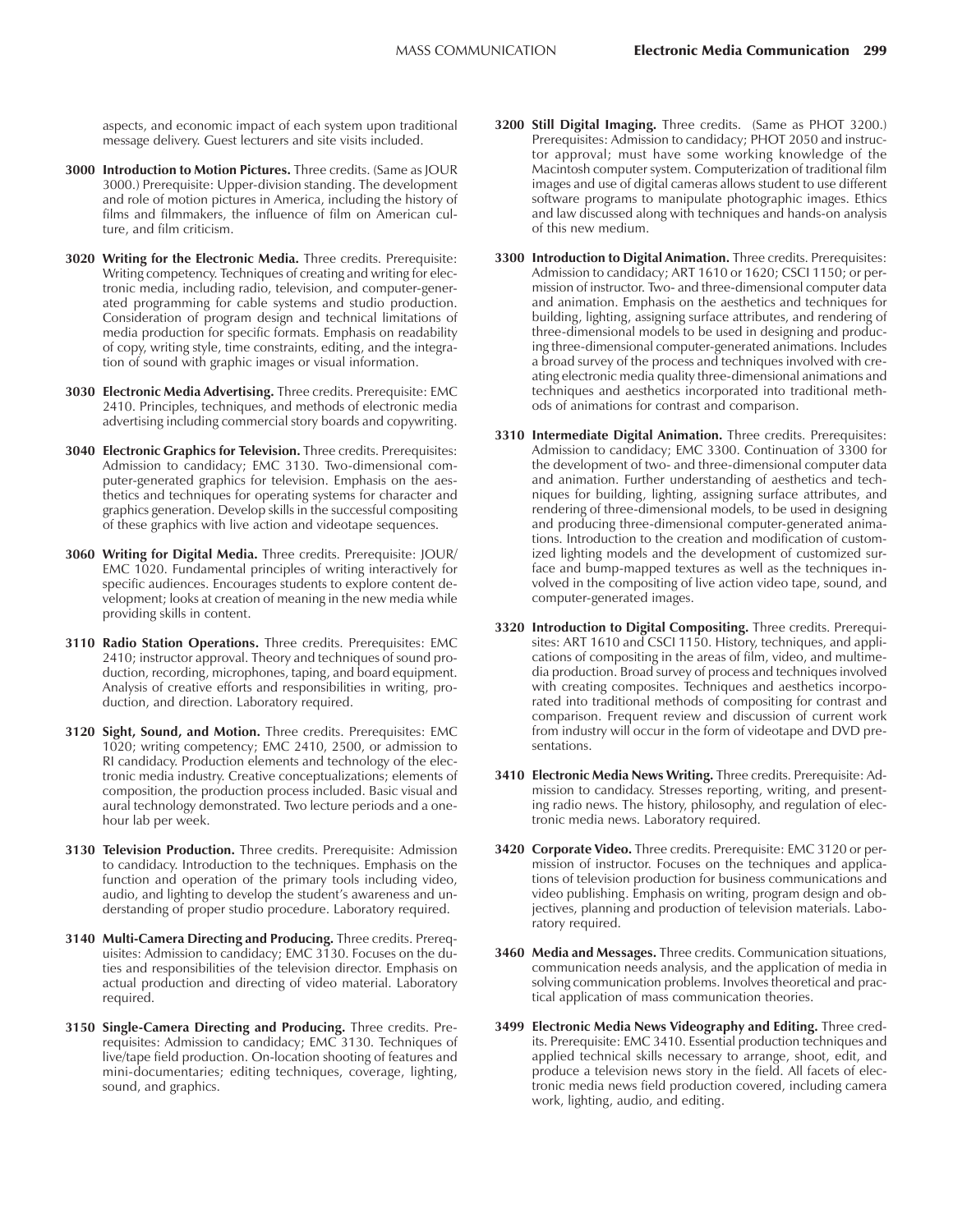- **3500 Electronic Media News Reporting and Producing.** Three credits. Prerequisites: Admission to candidacy; EMC 3410. Theory and practice in the gathering, editing, and writing of news for radio and television. Attention given to on-the-air presentation. Laboratory required.
- **3510 Mass Media and American Culture.** Three credits. (Same as JOUR 3510.) Prerequisite: Upper-division standing. Development of American journalism and the mass media from Colonial times to the present, including the role and influence of mass media on American culture, technical advances, and contributions of individual personalities.
- **3570 Broadcast Announcing/Performance.** Three credits. Prerequisites: Admission to candidacy; COMM 2150. Responsibilities and skills required of the individual performer in the preparing, announcing, and narrating of various types of materials for television and radio.
- **3580 Broadcast Practicum.** One to three credits. Prerequisites: Admission to candidacy; junior standing; permission of instructor. Practical experience in an on-campus mass communication setting within the College of Mass Communication. A minimum of 75 hours of work will be required for each hour of credit. **Note:** Total university credit for practicum, individual problems, and internship courses cannot exceed **6** credits.
- **3650 Free Expression, Mass Media, and the American Public.** Three credits. (Same as JOUR/RIM 3650.) A general introduction to the issues surrounding free expression and its relationship to mass media in contemporary America. A comprehensive analysis of the history, philosophies, cases, and controls associated with freedom of expression.
- **3740 Advanced Electronic Media News Reporting and Producing.** Three credits. Prerequisites: Admission to candidacy; EMC 3410 and 3500. Theory and practice of television journalism, including use of electronic news-gathering equipment, evaluating and processing news for broadcast, and delivery of television news. Laboratory required.
- **4000 Broadcast Internship.** One to three credits. Prerequisites: Admission to candidacy; senior standing; permission of sequence internship coordinator or instructor. Practical experience for advanced students in a professional setting. A minimum of 15 hours of work per week plus other assignments will be required. **Note:** Total university credit for internship, practicum, and individual problems courses cannot exceed **6** credits. Pass/Fail. Can be repeated with different employer for one to three credits with permission of instructor.
- **4010 Electronic Media Sales.** Three credits. Prerequisite: EMC 2410. Theories of marketing and selling the intangible products of the electronic media industries. The fundamentals of positioning, theory and use of ratings, and local, regional, and national buying and selling strategies presented.
- **4020 Advanced Scriptwriting.** Three credits. Prerequisites: EMC 1020; writing competency; EMC 3020 or permission of instructor. Scriptwriting guidelines, character development, plot design, and creation of storylines for contemporary television genre programs. Writing of original scripts conforming to the genre taught required. Topics will vary by offering. May be repeated for up to 9 hours credit for different topics. Laboratory required.
- **4060 Photojournalism.** Three credits. (Same as PHOT 4060.) Prerequisites: Admission to candidacy; PHOT 3120 and 3810 or consent of instructor. Principles and practices of photography,

including documentary, news and feature portraiture, photo stories and essays, and photo layout. Emphasis on newspaper assignments, participation in campus publications, portfolio editing and production, and internship preparation. Laboratory required.

- **4140 Electronic Media Programming.** Three credits. Prerequisite: EMC 2410. Development of techniques, program organization, audience analysis, recording, and directing through projects. Provides practical conceptual knowledge of the problems and procedures followed in planning and producing programming. Laboratory required.
- **4150 Advanced Television Production.** Three credits. Prerequisite: EMC 3140. Preparation and development of scripted and unscripted television programming; principles and aesthetics of production and directing.
- **4210 Mass Communication and Society.** Three credits. (Same as JOUR 4210.) Prerequisite: Junior standing. Theories of the process of mass communication, how media affect society, the evolution within a social and cultural context, ethical and social dimensions. Extensive reading in theory, history, and research. Media-content emphasis varies depending on instructor's expertise.
- **4250 Mass Media Law.** Three credits. (Same as JOUR 4250.) Prerequisites: EMC 1020; junior standing. Examination of legal guarantees and restrictions on the flow of information using the case study method. Focus on libel, privacy, obscenity, and the special restrictions placed on advertising, broadcasting, cable television, and the Internet.
- **4300 Advanced Digital Animation.** Three credits. Prerequisites: Admission to candidacy; EMC 3310. Continuation of 3310 for the development of two- and three-dimensional computer data and animation. Further understanding of the aesthetics and techniques for visually communicating information for television journalism, advertising, and entertainment. Serves as a final classroom laboratory in preparation for the required internship and offers greater understanding of complete animation production and more complex methods for the integration of composited computer-generated images with live action video tape and sound.
- **4430 Electronic Media Management.** Three credits. Prerequisite: EMC 2410. An analysis of the problems involved in planning, building, and operating an electronic media facility including personnel, internal control systems, business ethics, community relations, sales, and promotion. Case study method is involved.
- **4460 Digital Communication Applications**. Three to six credits. Prerequisite: EMC 3060 or permission of instructor. Solving communication problems through digital communication applications. Involves working with outside clients, forming media companies, and the production of mediated materials. May be repeated for a total of 6 credit hours.
- **4580 Disk-Based Audio Post-Production.** Three credits. (Same as RIM 4580.) Prerequisites: RI majors - RIM/MUTH 4190, RIM 4200, RIM 4400, and EMC 3120; EMC majors - EMC 3120 and 3300; all others - permission of instructor. An advanced, hands-on approach to the principles of tapeless digital recording on a variety of digital platforms. In-depth discussions of disk-based digital audio, synchronization, audio for video and film, and multichannel sound mixing techniques. Focuses on use of digital audio workstations in an audio post-production environment. Laboratory required.